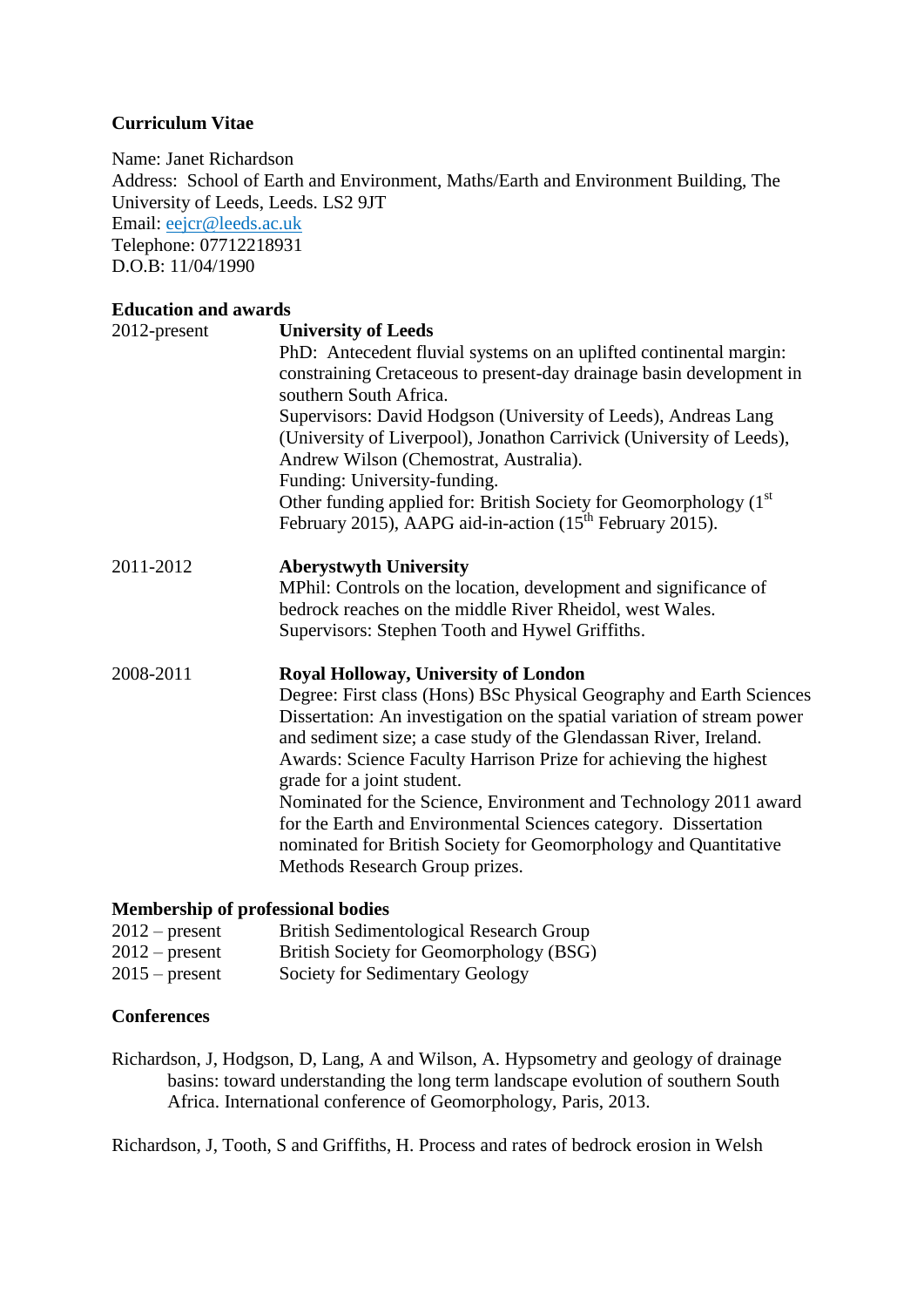Rivers, and the implications for long term landscape development. International conference of Geomorphology, Paris, 2013.

- Richardson, J, Hodgson, D, Lang, A and Wilson, A. Hypsometry and geology of drainage basins: toward understanding the long term landscape evolution of southern South Africa. BSRG AGM, Hull University, 2013.
- Richardson, J, Hodgson, D, Rawcliffe, A, Lang, A and Wilson, A. Where are my fans? The onshore depositional record of widespread exhumation of southern Africa in the Cretaceous. BSRG AGM, Nottingham, 2014.

#### **Referee**

David Hodgson, University of Leeds, Earth and Environment, Maths/Earth and Environment Building, The University of Leeds, LS2 9JT. [D.Hodgson@leeds.ac.uk](mailto:D.Hodgson@leeds.ac.uk)

#### **Research**

My research focuses on the long term landscape evolution of southern South Africa. Despite widespread interest in the landscape since Lester King's seminal work in the 1950's, critical unknown components of the geological history include: the volume of material removed; the switch from deposition to incision; the rates of incision; and the drivers of fluvial antecedence seen within the region. Investigating long term landscape evolution can help refine understanding of the relationship between hinterland erosion in drainage basin(s) and the volume and character of sediment deposited offshore. Using modern techniques, such as remote sensing, apatite fission track thermochronology combined with recent advances in the cosmogenic nuclide dating, this projects aims to unravel the landscape development of the Western Cape, with a focus on the Gouritz drainage basin (Figure 1).



*Figure 1 – Antecedent drainage basins of the Western Cape.*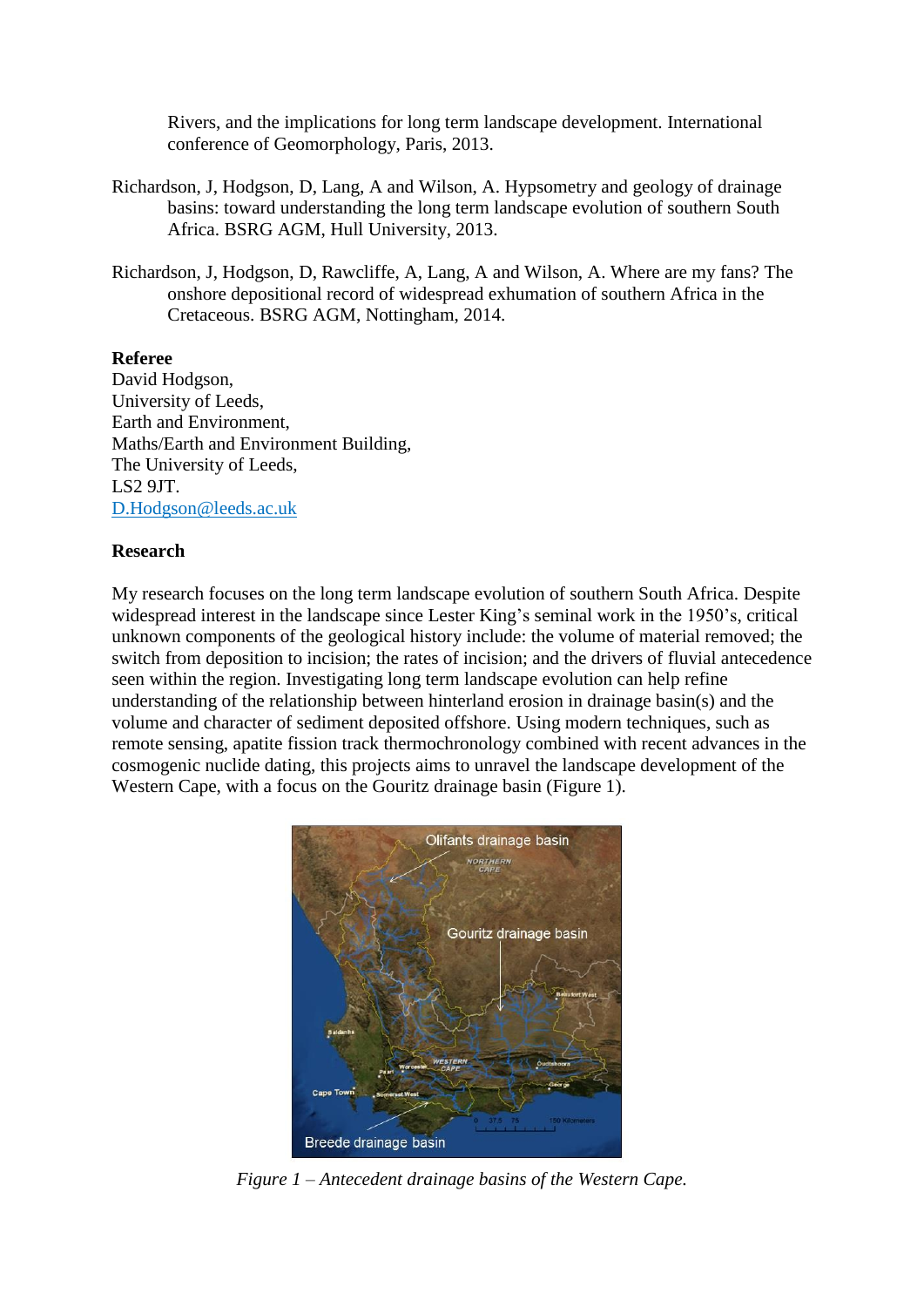Landscape development has been extensively researched for the Orange River Catchment, and the development and retreat of the Great Escarpment. However, the catchments to the south are understudied despite supplying 4 offshore basins. My primary research questions are:

- 1) How can remote sensing techniques be used to calculate morphometric indices from the Gouritz drainage basin to constrain drainage evolution?
- 2) What are the long-term and modern rates of surface lowering and catchment denudation using cosmogenic sampling?
- 3) How can Cretaceous onshore deposits be used to inform long-term evolution of the drainage basin?

Previous dating attempts for the Western Cape are limited to 10 small Cape Fold Belt draining catchments (Scharf et al. 2013) and one apatite fission track transect (Tinker *et al*. 2008). Through integration of dating of surfaces (pediments), point source erosion rates (using previous river surfaces) and trunk river samples to constrain average catchment denudation rate, the history of the Gouritz basin will be better constrained.

Field work has focussed on the Gouritz drainage basin (Figure 1), with 33 samples collected for cosmogenic analysis, which will be undertaken in [Université Catholique de Louvain](http://www.uclouvain.be/) under the supervision of Dr. Veerle Vanacker. The samples have been collected, crushed and are ready for analysis. My research grant has funding covered for 20 samples.

In this application, I am requesting funding to permit the analysis of 3 additional samples that have been collected from a new location (Seweweekspoort), one of three deep narrow gorges that cuts through the quartz-rich Cape Fold Belt and shows evidence of previous river heights (strath terraces) in multiple locations (Figure 2a, b). Due to the multiple erosion surfaces, and the high quartz content, cosmogenic dating will be very effective in this location. Compared to the other two breaches, this location is the most accessible, and has the greatest number of erosion surfaces. This will allow the long term history of the river incision to be constrained for the first time. The catchment has also been subject to stream capture, which has important implications for sediment supply and sediment routing. The timing of this capture and the breaching of the Cape Fold Belt, will help in reconstructing the drainage pattern when onshore Cretaceous basins were formed, depositing the only onshore representation of the peak erosion during the Cretaceous.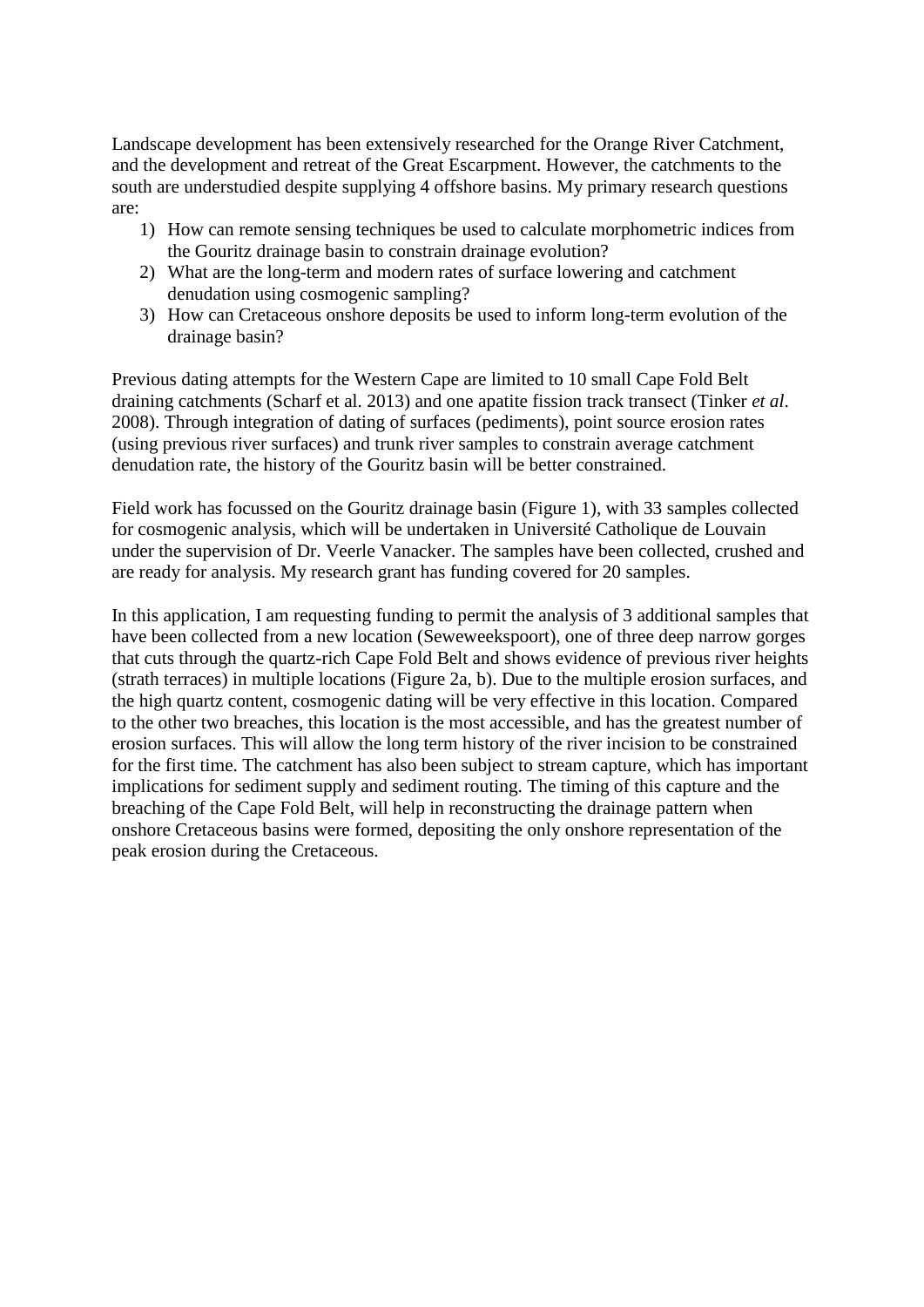

*Figure 2 – A and B) Previous river levels that have been sampled and, C) Seweweekspoort showing the deep gorge.*

# **Budget**

If successful, the Gill Harwood funding will allow the analysis of 3 additional samples that will further help constrain the onshore development of drainage basins in South Africa. Recent technological advances have led to cosmogenic dating becoming a more significant component of my PhD than originally planned.

The funding applied for  $(\text{\pounds}900)$  will help date samples using cosmogenic nuclides (£300/sample). The final stages of lab work with Dr Vanacker are planned for early 2015. The money from the BSRG will be used to date a previous river channel (Figure 2b).

The additional balance for dating the other samples collected during the research will be raised by my research grant and additional funding applied to from the British Society of Geomorphology (BSG) and AAPG grants-in-aid.